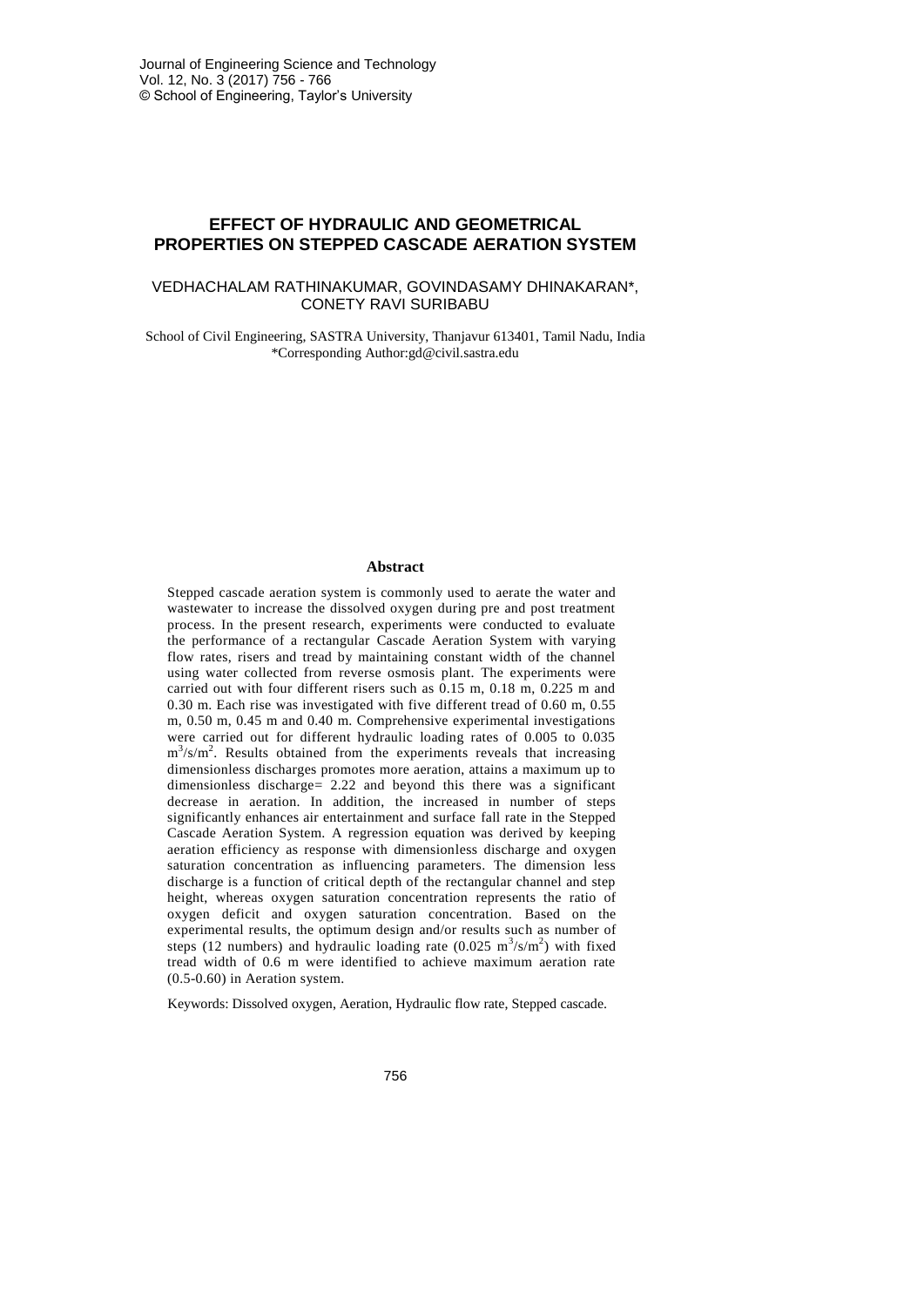| <b>Nomenclatures</b> |                                                      |  |  |  |
|----------------------|------------------------------------------------------|--|--|--|
| $C_{s}$              | Saturation concentration, mg/l                       |  |  |  |
| $d_c$                | Critical depth in a rectangular prismatic channel, m |  |  |  |
| $d_{c}/h$            | Dimensionless discharge                              |  |  |  |
| $\boldsymbol{h}$     | Height of steps, m                                   |  |  |  |
| L                    | Width of channel, m                                  |  |  |  |
| $q_w$                | Hydraulic loading rate, $m^2/s$                      |  |  |  |
| r                    | Oxygen deficit, mg/l                                 |  |  |  |
| $r/C_s$              | Oxygen saturation concentration                      |  |  |  |
| <b>Abbreviations</b> |                                                      |  |  |  |
| AAE                  | <b>Average Aeration Efficiency</b>                   |  |  |  |
| <b>BOD</b>           | Bio chemical Oxygen Demand                           |  |  |  |
| <b>COD</b>           | Chemical Oxygen Demand                               |  |  |  |
| DO                   | Dissolved Oxygen                                     |  |  |  |
| $ES_{U1}$            | Experimental Set Up 1 (12 steps)                     |  |  |  |
| ES <sub>U2</sub>     | Experimental Set Up 2 (10 Steps)                     |  |  |  |
| ES <sub>U3</sub>     | Experimental Set Up 3 (8 steps)                      |  |  |  |
| ES <sub>U4</sub>     | Experimental Set Up 4 (6 steps)                      |  |  |  |
| pH                   | Power of Hydrogen Ion concentration                  |  |  |  |
| <b>PW</b>            | Potable water                                        |  |  |  |
| <b>SCAS</b>          | <b>Stepped Cascade Aeration System</b>               |  |  |  |
| <b>TDS</b>           | Total Dissolved Solids in mg/l                       |  |  |  |
| VOC                  | Volatile Organic compounds                           |  |  |  |

## **1. Introduction**

Discharge of industrial wastewater and agricultural runoff to the natural water bodies causes serious threats to the aquatic eco system. Treatment techniques have been identified to rehabilitate the contaminated water bodies by means of hydraulic structures. Most of the existing techniques are expensive and not effective or suitable for the diverse nature of pollutants present in wastewater. Aeration is one of the cheap, efficient and versatile techniques currently employed in water and wastewater treatment process [1] Aeration is a mass transfer process in which oxygen molecules are transferred from gaseous phase to liquid phase. When the water is allowed to flow over a series of steps, it causes turbulence and facilitates the oxygen diffusion. The transport of oxygen through liquid phase leads to enhancement of dissolved oxygen (DO) concentration and is called Stepped Cascade Aeration System (SCAS). The uniqueness of flow pattern decides the success of SCAS system and has been classified into nappe, transition and skimming flow [2 - 4]. Energy dissipation occurs by breaking up of jet in the air leading to the formation of nappe flow. A skimming flow is based on the critical water depth and height of step.

Furthermore, flow is possible when it is in an organized stream supported by the recirculation of fluid. It was found from experiments that skimming flow is possible when the ratio of critical depth to the height of the step  $(d<sub>c</sub>/h)$  was greater than 0.8 and smaller values of  $d_c/h$  leads to nappe flow [5]. The major advantage of SCAS flows is that odorous and color due to volatile oil discharged by algae is considerably reduced by this method. In addition, SCAS system is also identified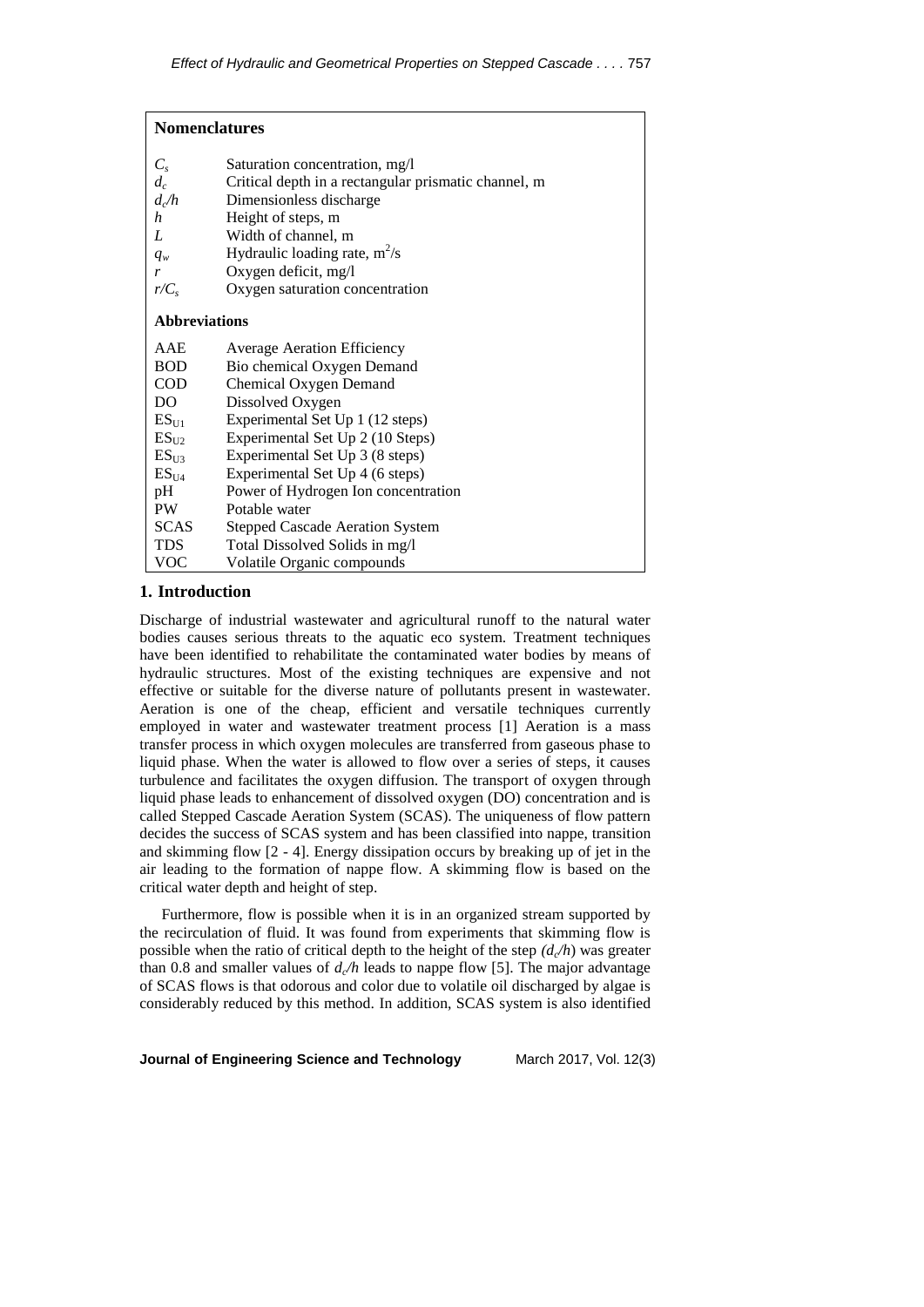as a cost effective technology for the removal of dissolved carbon dioxide, hydrogen sulphide, oxidation of iron and manganese present in the potable water treatment process [6] Experiments conducted for removal of pollutants yields appreciable results using cascade aeration with combination of bio filtration. SCAS also removes ionic concentrations and chemical oxygen demand (COD) in contaminated water [7].

The flow on SCAS was characterized by its large residence time, vibrant mixing and substantial air bubble entrainment. Irregularity in the pattern of turbulence which acts next to air-water freely contributes the air bubble entrainment. It was also noticed that flow governed by gravity played a significant role in the air entrainment process [8]. Many investigators carried out on their research work using SCAS to investigate degree of air entrainment [9] flow hydraulics especially on nappe flow [10] forecasting related to prediction of transition from nappe to skimming flow [11] and proposing the condition for nappe flow[12]. It is also addressed that the transition flow patterns is not desirable to safety check floods and design discharge. It should be either nappe or skimming [13]. Previous research work focused on hydraulic aspects of cascade system and the existence of the relationship between flow rate and step geometry on aeration was reported [14-18].

SCAS became very versatile in recent years because of its economy and speedy construction. Thus our present work was focused on optimal design of SCAS with the height of 1.80 m.

## **2. Materials and Methods**

All experiments related to this work were conducted in fluid mechanics laboratory at SASTRA University. The investigation set up consists of two steel tank containers positioned upstream and downstream to measure DO concentration. The size of upstream and downstream tank was 0.60 m x 0.60 m x 0.60 m and 0.60 m x 1.20 m  $\times$  1.0 m, respectively. The tank at the top and bottom were connected by means of steel flats; over the steel flats pre-casted concrete blocks were laid, which gave a firm support for the construction of steps over it. Brick masonry was adopted for the construction of steps to replicate the same experience in the real field condition. In order to facilitate better visualization from outside, Perspex sheets was used as a side wall of the SCAS and it also restricts the spilling of water on sideways.

A mono-block centrifugal pump with a capacity of 5 HP was used to transfer water from downstream to upstream side. Magnetic flow meter, which is capable of measuring 0.040  $\text{m}^3\text{/s}$  with an accuracy of 0.0001  $\text{m}^3\text{/s}$  was used to measure the discharge. A DO meter with probe supplied by HANNA,USA, model HI 9146,was inserted in to the collection tank and stilling tank to measure the concentration of DO in the upstream and downstream, respectively. The DO probe was calibrated periodically at ambient air conditions as per the instructions given by the manufacturer. The water used in the present study was collected from reverse osmosis (RO) plant. The physical and chemical properties of water were analyzed and listed in Table 1.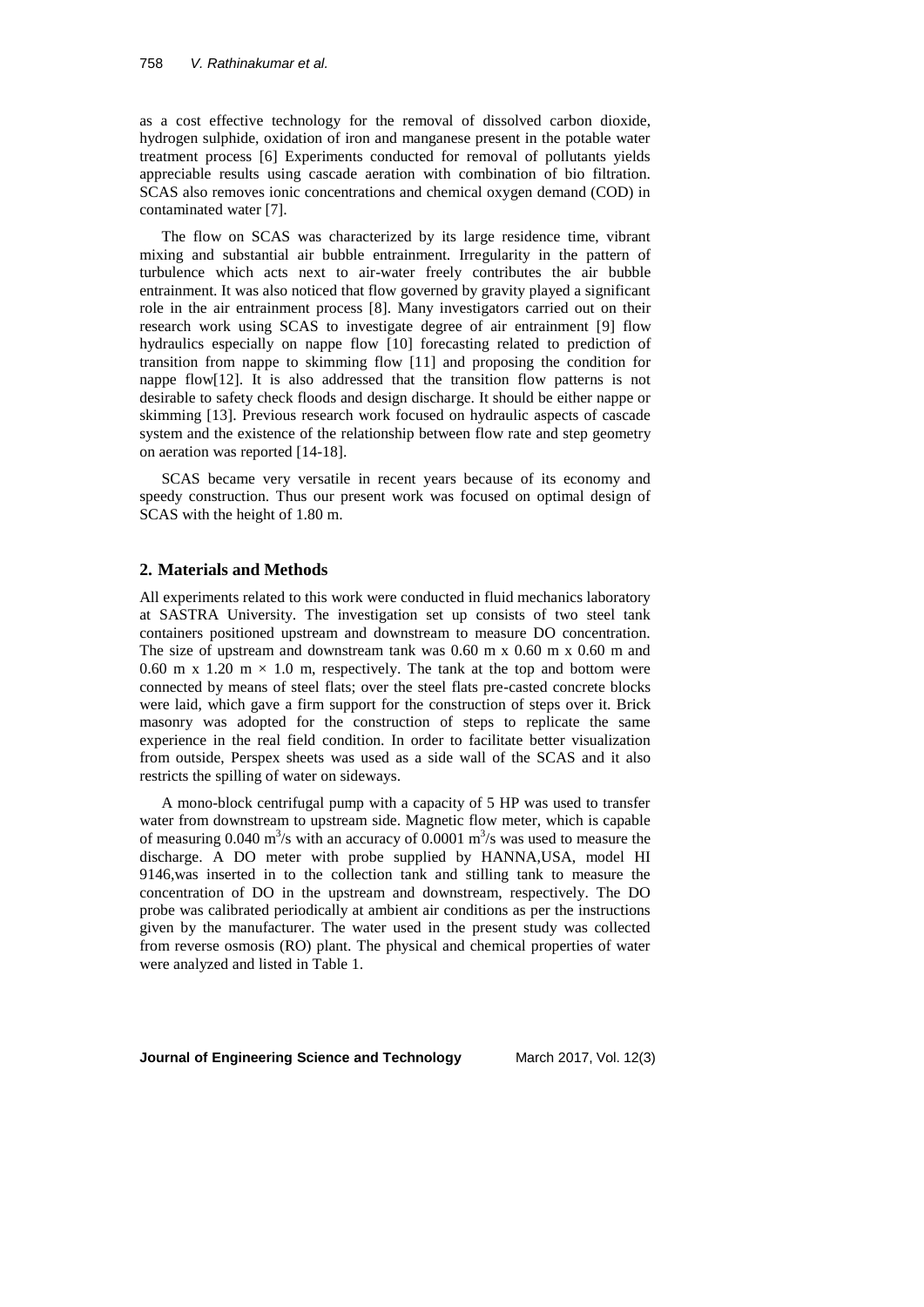Once the reading of a particular tread and rise gets over, the entire construction of SCAS was dismantled and a fresh combination of tread and rise were constructed. For every experiment, three readings were taken at the upstream and downstream locations for each sample and average reading was taken for further interpretation. In total, 420 trials were  $(140 \times 3 = 420)$  performed in the present work. For de-oxygenation, 10mg/L of sodium sulfite and 0.010 mg/*l* of cobalt chloride was added to the collected water. Figure 1 show the experimental set up used for the present work. The other parameters considered for this experiment are listed in Table 2.

**Table 1.Chemical properties of water used.**

| <b>Parameter</b>          | Potable water (PW) | <b>Permissible limit of water (BIS)</b> |
|---------------------------|--------------------|-----------------------------------------|
| pН                        | $6.7 - 7.0$        | $6.5 - 8.5$                             |
| Temperature $(^{\circ}C)$ | 27                 |                                         |
| $TDS$ (mg/l)              | 40                 | 500                                     |
| Salinity (mg/l)           | 37                 | 450                                     |
| Chloride (mg/l)           | 29                 | 250                                     |
| DO(mg/l)                  | $5.5 - 6.0$        | 40% saturation                          |
| $\text{COD}$ (mg/l)       | 10                 | 10                                      |
| $BOD$ (mg/l)              |                    | 60                                      |



**Fig. 1. Experimental set of stepped cascade aeration system (SCAS).**

# **Table 2.Influencing parameters used in the experiment.**

| Independent                          | Range                                | <b>Dependent</b> |
|--------------------------------------|--------------------------------------|------------------|
| Hydraulic loading rate $(m^3/s/m^2)$ | $0.005 \text{ to } 0.035 \text{ } @$ |                  |
|                                      | interval of 0.005                    |                  |
| Rise of each step (m)                | 0.15, 0.18, 0.225, 0.30              | Aeration         |
| Tread of each step (m)               | 0.60, 0.55, 0.50, 0.45, 0.40         | Efficiency       |
| Width of the channel (m)             | 0.60                                 | $(E_{20})$       |
| Total height of the system (m)       | 1.80                                 |                  |
| <b>Number of steps</b>               | 12, 10, 8, 6                         |                  |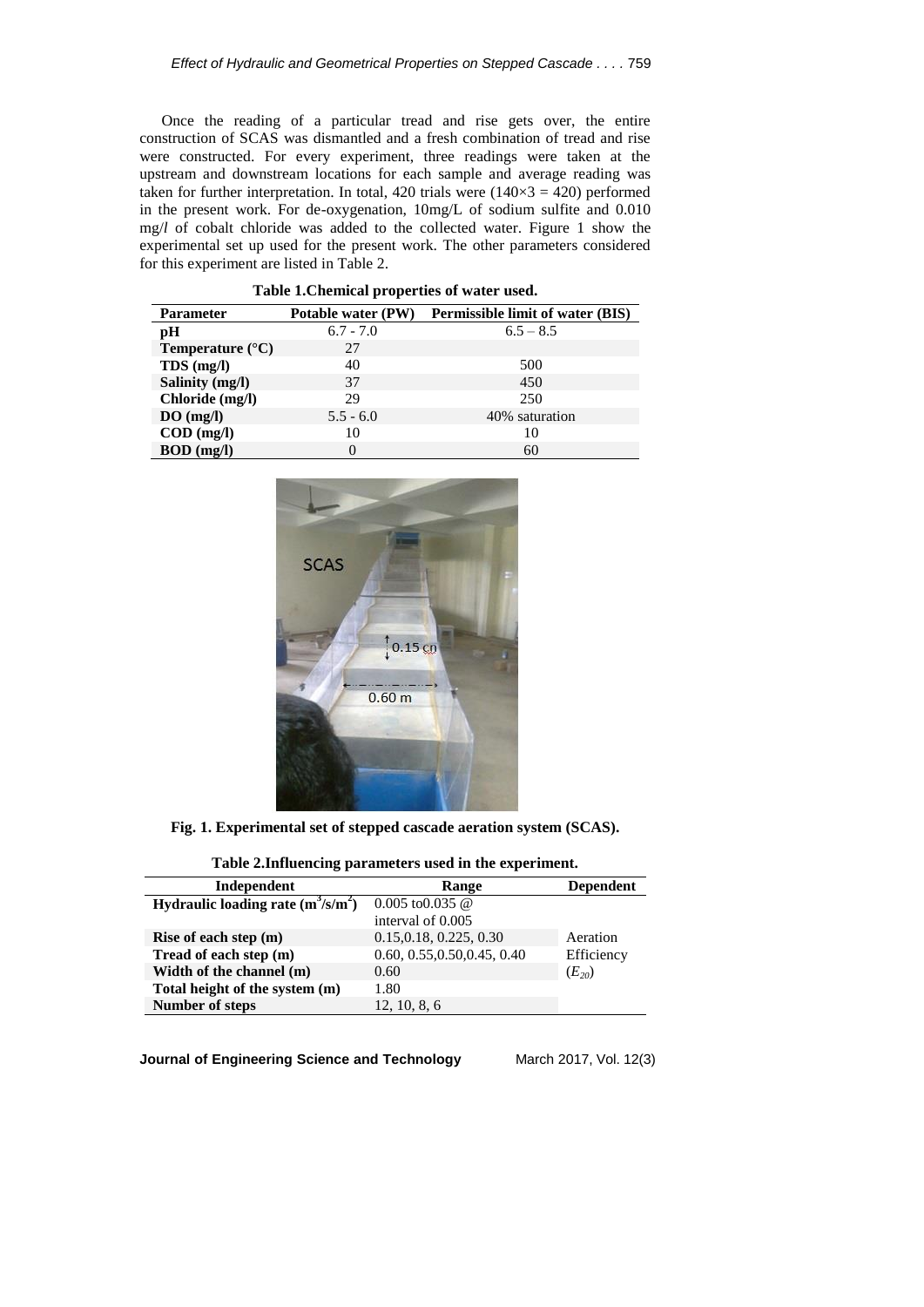Temperature is one of the critical parameters in the aeration experiments. Hence the following equation was used to find the aeration efficiency at a standard temperature of 20 $^{\circ}$ C) [19]. Oxygen transfer efficiency  $(E_T)$  for a hydraulic structure at any temperature *T* (°C) was expressed by the following equation. The oxygen saturation concentration of water was used based on its temperature [20].

$$
E_T = \frac{[c_d - c_u]}{[c_S - c_u]}
$$
\n<sup>(1)</sup>

where  $E_T$  is transfer efficiency at actual water temperature,  $C_d$  is concentration of DO in the downstream (mg/L),  $C_u$  is concentration of DO in the upstream (mg/L), and  $C_s$  is saturation concentration (mg/L)

Similarly, aeration efficiency was calculated using the following equation

$$
E_{20} = \left[1 - (1 - E)^{\frac{1}{f}}\right]
$$
 (2)

Where  $E_{20}$  is aeration efficiency at 20 $\degree$ C and *f* is exponent given by

$$
f = 1 + 0.02103(T - 20) + 8.261x10^{-5}(T - 20)^2
$$
\n(3)

Chanson and Toombes [14] proposed an equation for nappe flow condition which was followed in the present research work and is given below:

$$
\left(\frac{d_c}{h}\right) \le 0.89 - \left(\frac{h}{L}\right) \tag{4}
$$

where  $d_c/h$  is dimensionless discharge,  $d_c = \sqrt[3]{q_w^2/L}$  is critical depth in a rectangular channel (m), *q<sup>w</sup>* is hydraulic loading rate (discharge per unit width,  $m^2$ /s), *h* is height of steps (m), and *L* is width of channel (m).

#### **3. Results and Discussion**

Enhancement of dissolved oxygen in a stepped channel is predominantly influenced by hydraulic property of the flow such as discharge per unit width and the geometrical features of the step. Boundary layer which develops the affinity between water and atmospheric air is governed by the flow rate. The water which flows over the steps is agitated based on the discharge and width of the stepped channel. The results presented in Figs. 2 to 5 show the relation between a Flow rate per unit width and aeration efficiency  $(E_{20})$  and the effect of discharge on increase in DO. Figure 2 shows the results of the first experiment set up  $(ES_{U1})$ , which consist of 12 steps where the height of each step is 0.15 m.

When the flow was in minimal discharge the improvement of DO is very negligible, as the agitation in the liquid surface is very low. A gradual improvement in DO was observed when the flow rate increased. The experimental set up shows consistency in the moderate flow rates, whereas it starts to show a declining trend at the maximum flow rates. This might be due to the effect of channel width, which restricts the water from spreading over the channel and reduces the contact area. The optimum flow rate in this first experiment set up  $(ES_{U1})$  was found to be 0.015 m<sup>3</sup>/s and refinement of 46% was witnessed for this particular discharge. Figures 3, 4 and 5 illustrate that the origin of the graph is located in the same point irrespective of their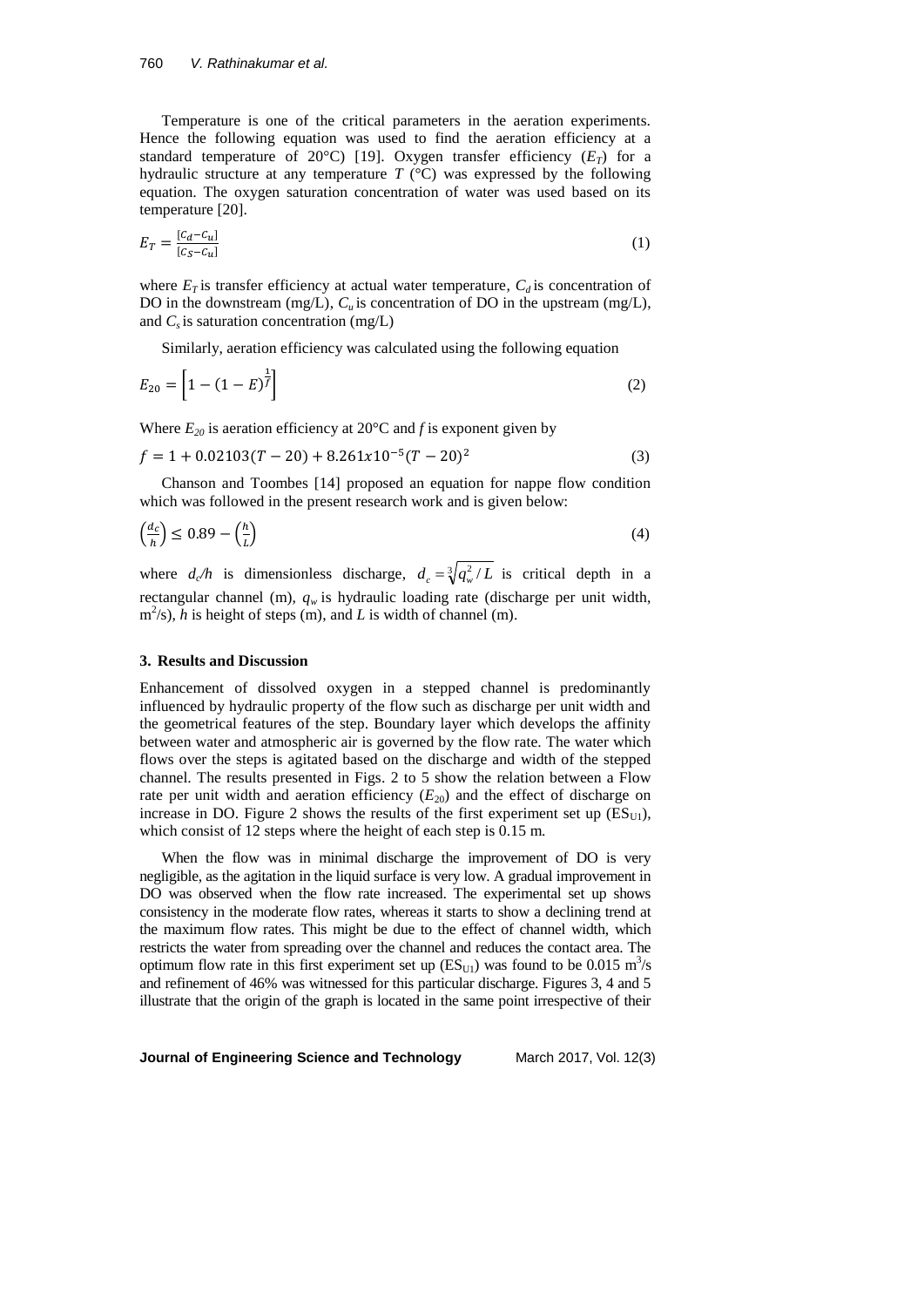flow rates and some imperceptible improvement was authenticated in the nominal discharge whereas higher flow rates is endorsed with comedown tendency. The entire graphs end in the same points, which shows that performance of the aeration system, is the same for both low and high flow rates. The average aeration efficiency was found to be maximum in 0.015  $\text{m}^3$ /s for all the experiments and it was 0.34, 0.41 and 0.47 for  $ES<sub>U2</sub>$ ,  $ES<sub>U3</sub>$  and  $ES<sub>U4</sub>$ , respectively. From the result, it is quite evident that the optimum discharge for the present system was  $0.015 \text{ m}^3/\text{s}$ , and that the performance of  $ES<sub>U4</sub>$  almost matched with  $ES<sub>U1</sub>$ . From this conclusion it was proved that system with more number of steps performs well because water flow from one step to other will increase the turbulence within the system which generates more numbers of bubbles and hence easy to pull down atmospheric oxygen. Table 3 shows the outcome of the SCAS based on the geometrical property.



**Fig. 2. Relationship between flow per unit width and**  $E_{20}$  **for**  $ES_{U1}$ **.** 



**Fig. 3. Relationship between flow per unit width and**  $E_{20}$  **for**  $ES_{U2}$ **.**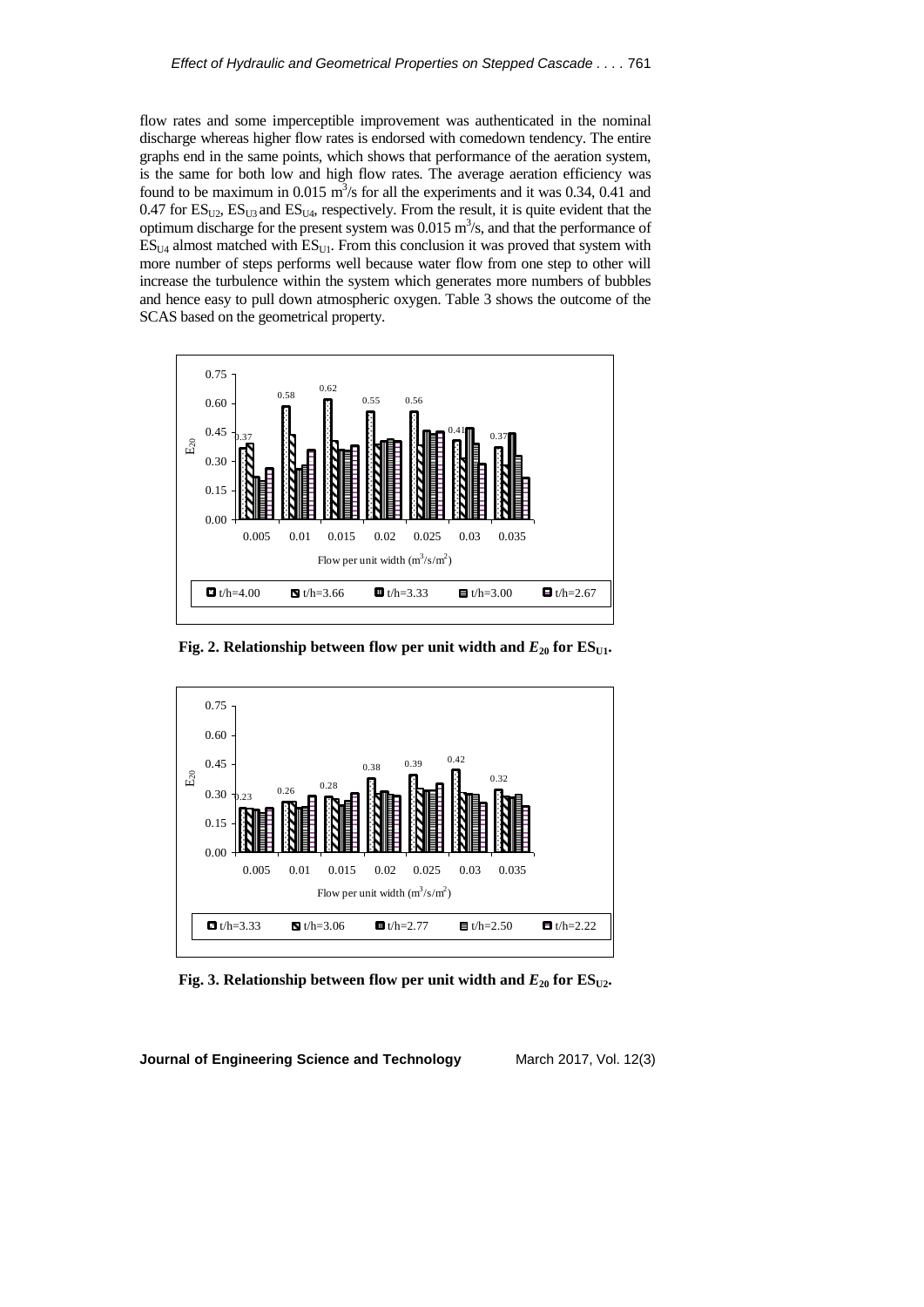

**Fig. 4. Relationship between flow per unit width and**  $E_{20}$  **for**  $ES_{U3}$ **.** 



**Fig. 5. Relationship between flow per unit width and**  $E_{20}$  **for**  $ES_{U4}$ **.** 

The tread, rise and width of the steps play a crucial role in the improvement of the surface aeration system. Non dimensional parameter (*t/h*) ratio of tread and height of the step is identified as an influencing component in this system. It was observed that higher values  $(t/h)$  contribute to greater aeration efficiency. In this experiment, the appreciable aeration was identified when  $t/h = 4.00$  (tread = 0.60) m and rise  $=0.15$  m with 12 steps) and displays low aeration when  $t/h = 2.22$ (tread  $= 0.40$  and rise  $= 0.18$  m with 10 steps). It was observed that a good relationship between geometrical property of the step and DO improvement was established. Increase in DO concentration is directly proportional to higher *t/h* ratio because the water flows over the increased tread which allows the system to trap more oxygen from the atmosphere. Comparative results between various geometrical combination shows that the system yields same result on same (*t/h*) values. Further, the same proportion is identified in three cases, when  $t/h = 2$ , 67, 2.22 and 2.00. The average aeration efficiency (AAE) for 2.67 and 2.22 is found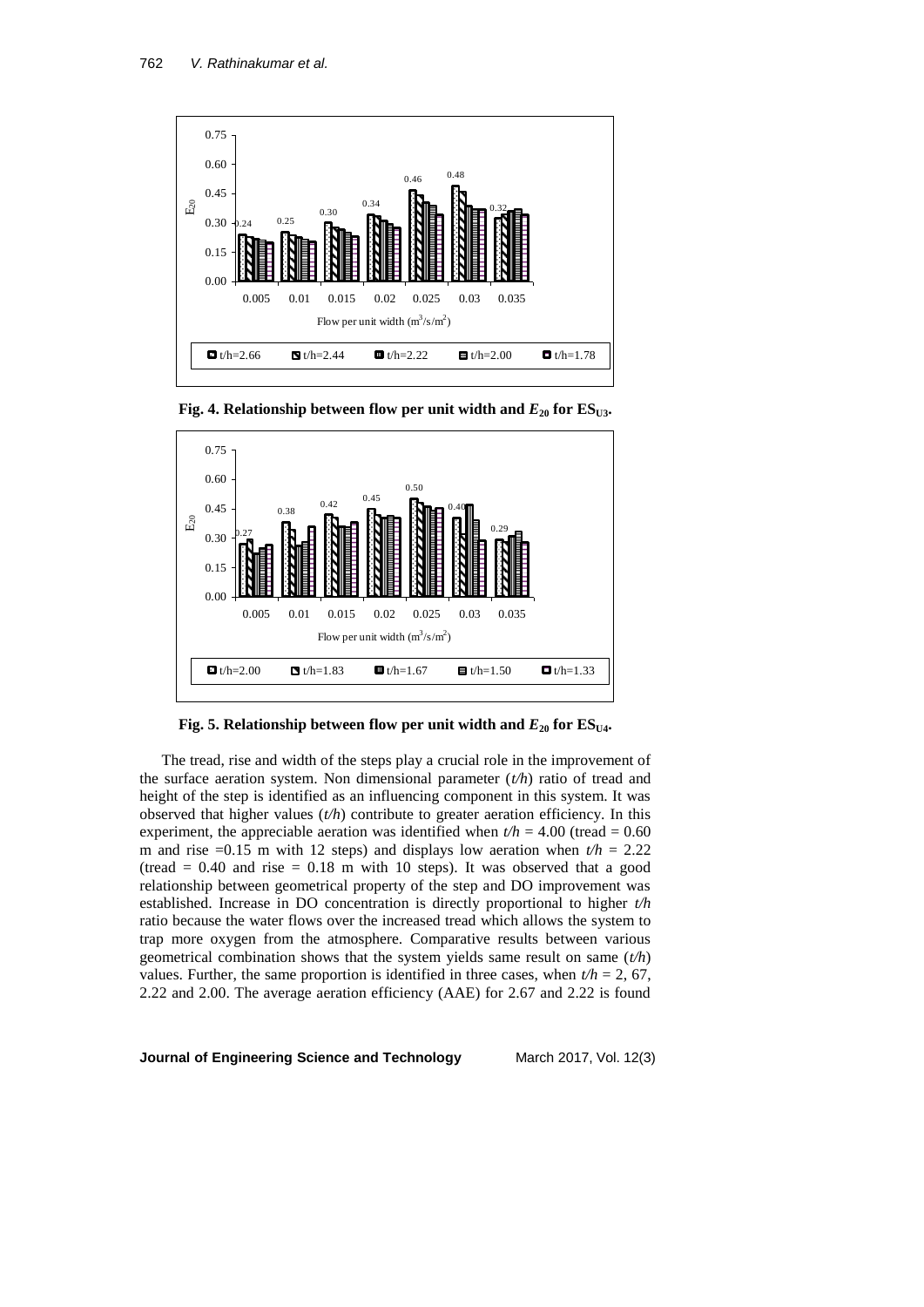same whereas the AAE for  $t/h = 2.00$  some noticeable difference is observed. These results highlight the crucial role of geometry property in the stepped cascade channel. A regression analysis was made to analyse the results of the experiments, by considering all the inputs like  $r/C_s$  and  $d_c/h$ . The equation was predicted keeping aeration efficiency  $(E_{20})$  as response and  $r/C_s$  and  $d_c/h$  as influencing parameters. Appreciable line of agreement was found between the observed values and predicted values form the developed equation. In addition to the above, confidence level in the correlation was seen in Fig. 6.

| d/h                                         | $t/h = 4.00$ | $t/h = 3.66$ | $t/h = 3.33$ | $t/h = 3.00$ | $t/h = 2.67$ |  |  |  |  |
|---------------------------------------------|--------------|--------------|--------------|--------------|--------------|--|--|--|--|
| $ESII1$ Height of steps is 0.15m (12 steps) |              |              |              |              |              |  |  |  |  |
| 0.091                                       | 0.37         | 0.39         | 0.22         | 0.20         | 0.27         |  |  |  |  |
| 0.145                                       | 0.58         | 0.44         | 0.26         | 0.28         | 0.36         |  |  |  |  |
| 0.189                                       | 0.62         | 0.41         | 0.36         | 0.36         | 0.38         |  |  |  |  |
| 0.229                                       | 0.55         | 0.39         | 0.40         | 0.41         | 0.40         |  |  |  |  |
| 0.266                                       | 0.56         | 0.38         | 0.46         | 0.44         | 0.45         |  |  |  |  |
| 0.301                                       | 0.41         | 0.32         | 0.47         | 0.39         | 0.29         |  |  |  |  |
| 0.333                                       | 0.37         | 0.28         | 0.44         | 0.33         | 0.22         |  |  |  |  |
| $d_c/h$                                     | $t/h = 3.33$ | $t/h = 3.06$ | $t/h = 2.77$ | $t/h = 2.50$ | $t/h = 2.22$ |  |  |  |  |
| $ESU2$ Height of steps is 0.18m (10 steps)  |              |              |              |              |              |  |  |  |  |
| 0.076                                       | 0.23         | 0.22         | 0.22         | 0.20         | 0.23         |  |  |  |  |
| 0.120                                       | 0.26         | 0.26         | 0.23         | 0.23         | 0.29         |  |  |  |  |
| 0.158                                       | 0.28         | 0.27         | 0.24         | 0.26         | 0.30         |  |  |  |  |
| 0.191                                       | 0.38         | 0.30         | 0.31         | 0.30         | 0.29         |  |  |  |  |
| 0.222                                       | 0.39         | 0.33         | 0.31         | 0.32         | 0.35         |  |  |  |  |
| 0.251                                       | 0.42         | 0.31         | 0.30         | 0.29         | 0.26         |  |  |  |  |
| 0.278                                       | 0.32         | 0.28         | 0.28         | 0.30         | 0.24         |  |  |  |  |
| $ESU3Height of steps is 0.225 m(8 steps)$   |              |              |              |              |              |  |  |  |  |
| $d_{c}/h$                                   | $t/h = 2.66$ | $t/h = 2.44$ | $t/h = 2.22$ | $t/h = 2.00$ | $t/h = 1.78$ |  |  |  |  |
| 0.061                                       | 0.24         | 0.23         | 0.21         | 0.21         | 0.20         |  |  |  |  |
| 0.096                                       | 0.25         | 0.24         | 0.22         | 0.21         | 0.20         |  |  |  |  |
| 0.126                                       | 0.30         | 0.27         | 0.26         | 0.25         | 0.23         |  |  |  |  |
| 0.153                                       | 0.34         | 0.34         | 0.31         | 0.29         | 0.27         |  |  |  |  |
| 0.178                                       | 0.46         | 0.44         | 0.40         | 0.39         | 0.34         |  |  |  |  |
| 0.200                                       | 0.48         | 0.46         | 0.39         | 0.37         | 0.37         |  |  |  |  |
| 0.222                                       | 0.32         | 0.34         | 0.36         | 0.37         | 0.34         |  |  |  |  |
| $d_{c}/h$                                   | $t/h = 2.00$ | $t/h = 1.83$ | $t/h = 1.67$ | $t/h = 1.50$ | $t/h = 1.33$ |  |  |  |  |
| $ESU4 Height of steps is 0.225m(8 steps)$   |              |              |              |              |              |  |  |  |  |
| 0.046                                       | 0.27         | 0.29         | 0.22         | 0.25         | 0.27         |  |  |  |  |
| 0.072                                       | 0.38         | 0.34         | 0.26         | 0.28         | 0.36         |  |  |  |  |
| 0.095                                       |              | 0.41         | 0.36         | 0.36         | 0.38         |  |  |  |  |
|                                             | 0.42         |              |              |              |              |  |  |  |  |
| 0.115                                       | 0.45         | 0.42         | 0.40         | 0.41         | 0.40         |  |  |  |  |
| 0.133                                       | 0.50         | 0.48         | 0.46         | 0.44         | 0.45         |  |  |  |  |
| 0.150                                       | 0.40<br>0.29 | 0.32<br>0.28 | 0.47<br>0.31 | 0.39<br>0.33 | 0.29<br>0.28 |  |  |  |  |

Table 3.Data of aeration efficiency with respect to hydraulic property  $(d_c/h)$ .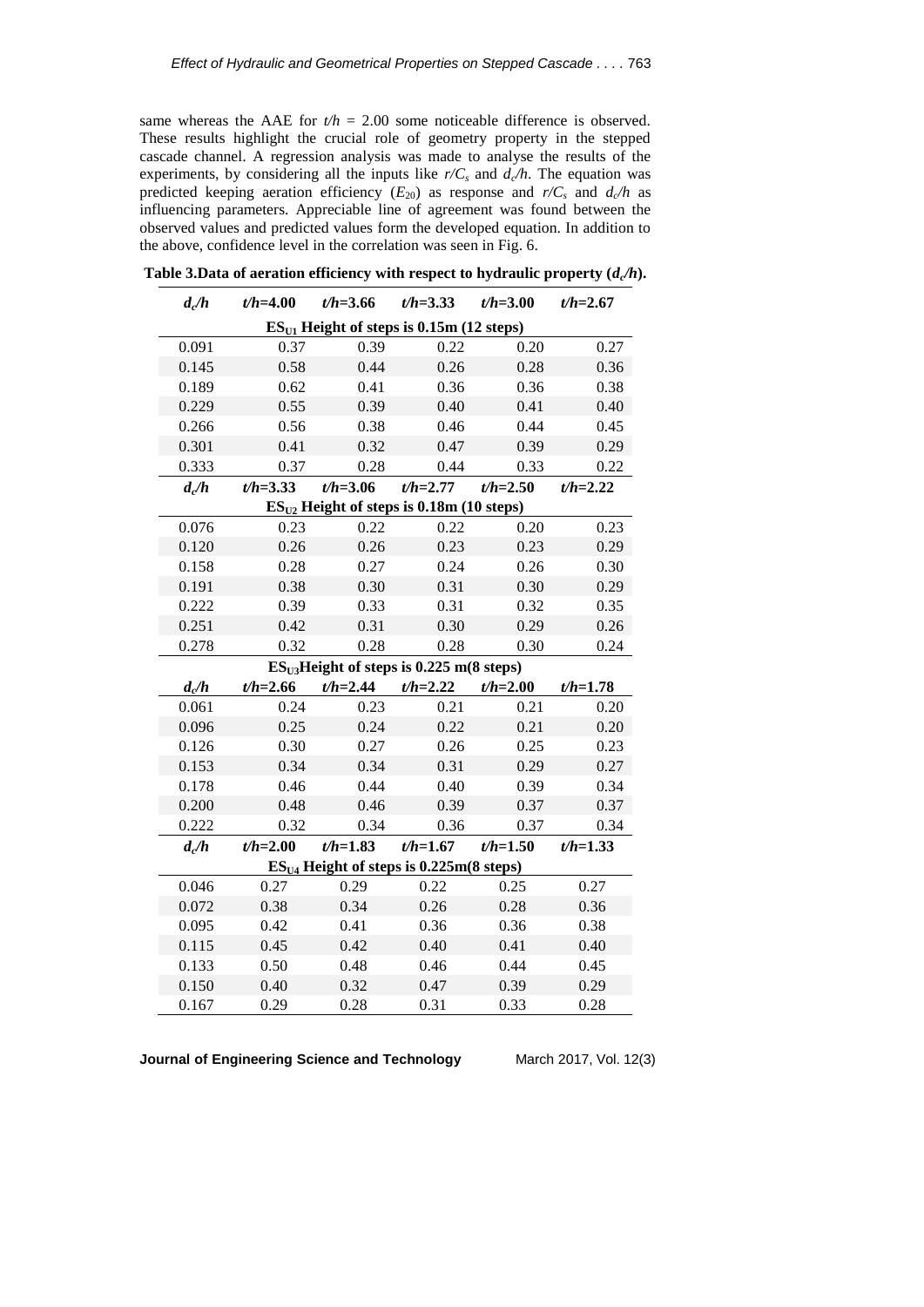

**Fig. 6. Comparison on observed and predicted values.**

It was also indicated that, comparison of measured and predicted values fell well below the upper and lower bound (10% of peak values) lines and hence results are found to be reliable.

$$
E_{20} = 0.0302 + 0.0336 \frac{d_c}{h} + 1.05 \frac{r}{c_s}
$$
 (5)

where  $d_c/h$  is dimensionless discharges,  $r/C_s$  is ratio of oxygen deficit and oxygen saturation concentration for the ambient temperature. The above equation is valid when the experiments are subject to:(i)  $0.009 \le \frac{dc}{h} \le 0.222$  (ii) 0.13≤  $r/Cs$ ≤ 0.35 and (iii)  $H = 1.80$  m. The overall aeration efficiency ( $E_{20}$ ) of a stepped cascade aeration system of 1.80 m is found out by knowing the values of dimensionless discharge, ratio of oxygen deficit and oxygen saturation. It was evident that the aeration enhancement was found to be very consistent  $E_{20}$ (0.40 to 0.55) when system was experimented with higher number of steps (12 nos). Additionally increased tread (0.60 m) width contributes to good aeration improvement. Construction of higher numbers of steps greaten than 12 for this system will necessitate the cost and it should be decided based on the slope profile of that industry.

## **4. Conclusions**

Aeration experiments were conducted to evaluate an optimal design parameter for a stepped cascade rectangular channel of height 1.80 m with varying flow rates, rise and tread of the step. All the features in this system were identified to generate nappe flow conditions only. Based on the experimental results the following outcomes were acquired: (i) Systems with higher number of steps contribute to greater aeration efficiency. Furthermore, additional number of steps enhances the aeration as it increases the surface area of fall which results in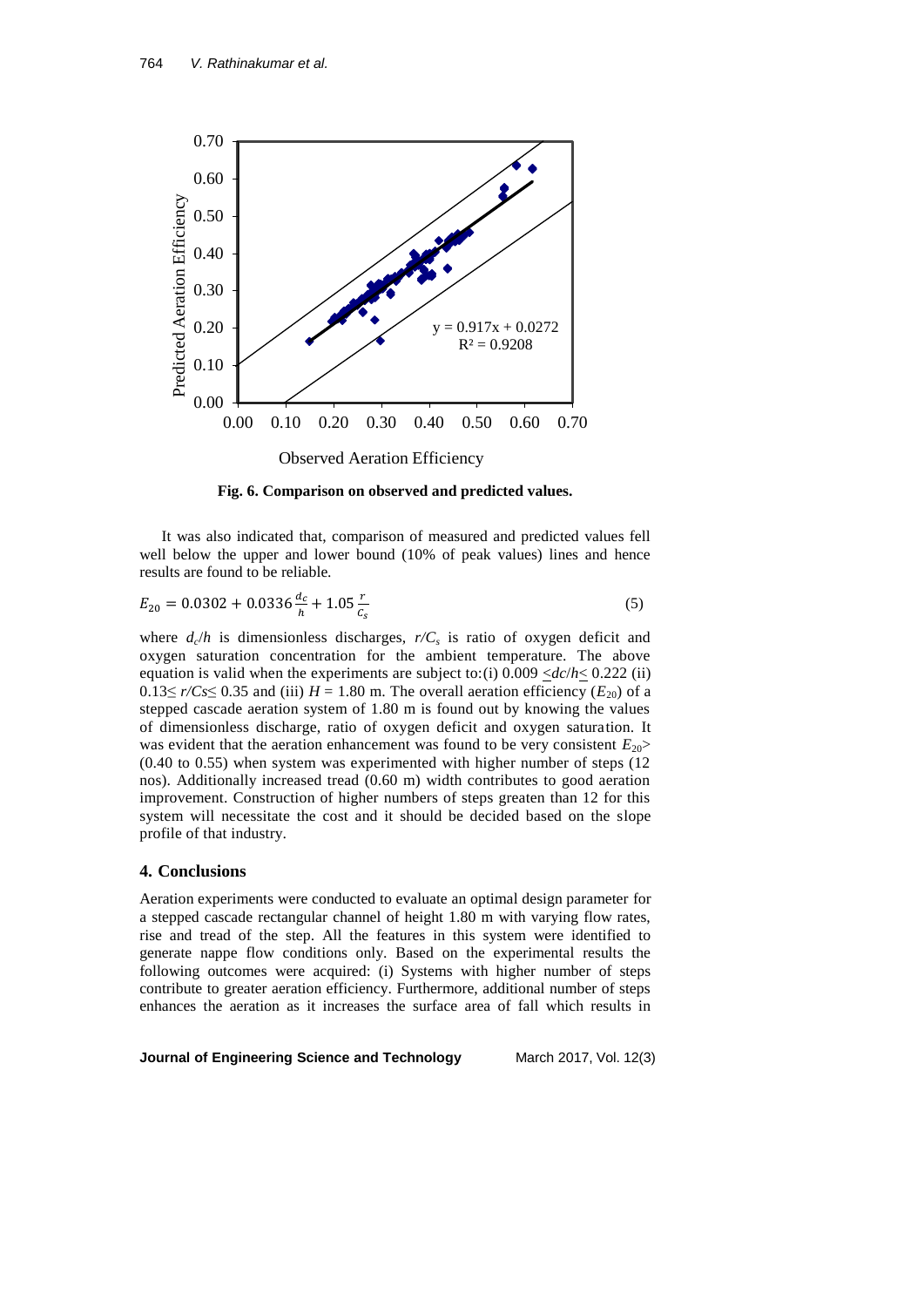generation of more air bubbles (ii) Increasing tread width enhances aeration efficiency because of increased air entrainment (iii) Increment in dimensionless discharge (*d<sup>c</sup> /h*) yields good aeration efficiency up to 0.222 and further increase in it shows a declining trend. This is because flow approaches transition condition with increased hydraulic loading rate (iv) Following optimum values such as height of structure = 1.80 m; number of steps  $(N) = 12$ ; tread  $(m) = 0.6$ ; rise  $(m) =$ 0.15 and hydraulic loading rate  $(q_w) = 0.025 \text{m}^3/\text{s/m}^2$  were obtained to achieve maximum aeration efficiency (0.5 to 0.6) for a SCAS.

### **Acknowledgement**

Authors wish to acknowledge the INCH division of Ministry of Water Resources, (Management of Floods, Hydraulic Structures (including masonry and concrete structures), River and Estuarine Hydraulics, River Morphology, Ground Water Hydraulics, Instrumentation for Seismic and Geophysical Measurements, Open Channel Flow, Pipe Flow, Hydraulic Machinery, City Water Supply and Ports and Harbors) Government of India for the research funding provided (Sanction No. 22/50/2010-R&D/405-414). Authors express their gratitude and sincere thanks to the Vice-Chancellor of SASTRA University for having permitted the laboratory facilities to this research work.

### **References**

- 1. Rathinakumar, V.; Dhinakaran, G.; Suribabu, C.R.; and Velmurugan, P. (2014). Experimental investigation on performance of stepped cascade aeration. *Asian Journal of Applied Sciences*, 7(6), 391-402.
- 2. Baylar, A.; and Emiroglu, M.E. (2002). Study of aeration efficiency at stepped channels. *Proceedings of the Institution of Civil Engineering - Water & Maritime Engineering*, 156(WM3), 257-263.
- 3. Emiroglu, M.E.; and Baylar, A. (2003).Study of aeration performance of open channel chutes equipped with a flip bucket. *Turkish Journal of Engineering and Environmental Science*,27(3), 189-200.
- 4. Baylar, A.; and Emiroglu, M.E. (2003).An investigation of effect of stepped chutes with end sill on aeration performance. *Water Quality Research Journal of Canada*, 38(3), 527-539.
- 5. Rajaratnam, N. (1990). Skimming flow in stepped spillways. *Journal of Hydraulic Engineering*, 116(4), 587-591
- 6. Toombes, L.; and Chanson, H. (2005). Air-water mass transfer on a stepped waterway. *Journal of Environmental Engineering*, 131(10), 1377-1386.
- 7. Abbood, D.W.; Mustafa, A.S.; and Joudah, R.A. (2013). Modification of grey water treatment using combination of cascade aeration and biofiltration. *Journal of Environmental Science and Engineering*, B(2), 473-481
- 8. Chanson, H. (1996).Prediction of transition nappe / skimming flow on a stepped channel. *Journal of Hydraulic Research*, 34(3), 421-429.
- 9. Chanson, H. (1993). Stepped spillway flow and air entrainment. *Canadian Journal of Civil Engineering*, 20(3), 422-435.
- 10. Chanson, H. (1994).Hydraulics of nappe flow regime above stepped chutes and spillways. *Australian Civil Engineering Transactions*, 36(1), 69-76.